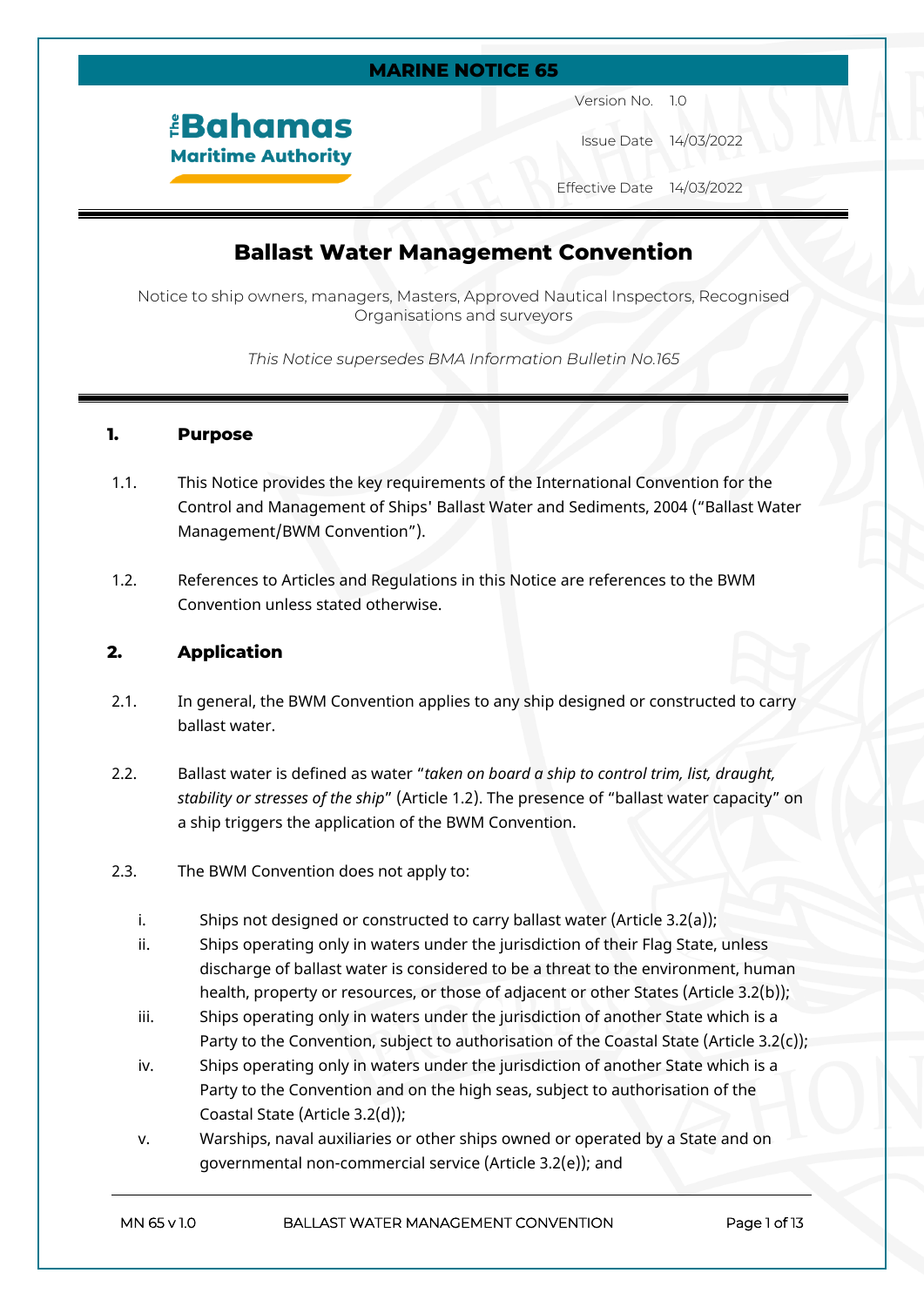

vi. Ships using permanent ballast in sealed tanks, not subject to discharge (Article  $3.2(f)$ ).

#### **3. Background**

- 3.1. The BWM Convention entered into force on 08 September 2017 and it has applied to Bahamian ships as of the entry into force date.
- 3.2. The BWM Convention aims at preventing, minimising and ultimately eliminating the different risks arising from the transfer of harmful aquatic organisms (e.g. Zebra mussels) and pathogens (e.g. microbes such as vibrio cholera). It requires ships to control and manage ballast water and sediments.
- 3.3. The BWM Convention consists of 22 Articles and supporting regulations. The regulations are divided in to five sections (A to E).
- 3.4. Section D of the regulations outline the standards for ballast water management and contains the two regulations commonly referred to as the "D-1 standard" and the "D-2 standard":
	- i. Regulation D-1: Standards for ballast water exchange;
	- ii. Regulation D-2: Standards for the discharge of treated ballast water (i.e. for ballast water management systems (BWMS)).
- 3.5. The BWM Convention is supplemented by a set of 14 Guidelines, adopted by the International Maritime Organization (IMO) as Marine Environmental Protection Committee (MEPC) Resolutions. Although recommendatory by nature, these Guidelines were developed to support the uniform implementation of the Convention and are widely implemented. They cover several topics including development of Ballast Water Management Plans (G4<sup>1</sup> ), ballast water exchange (G6<sup>2</sup> ), approval of BWMS (G8<sup>3</sup> & G9<sup>4</sup>) and other subjects.
- 3.6. In addition to the 14 Guidelines, IMO has issued several resolutions, guidelines and circulars related to the implementation of the BWM Convention.

A list of the current resolutions, guidelines and circulars is available on the IMO website by clicking <u>[here](https://wwwcdn.imo.org/localresources/en/OurWork/Environment/Documents/Compilation%20of%20relevant%20Guidelines%20and%20guidance%20documents%20-%20April%202021.pdf)</u><sup>s</sup>; this list is also provided in the Annex to this Notice for reference.

<sup>1</sup> [https://wwwcdn.imo.org/localresources/en/KnowledgeCentre/IndexofIMOResolutions/MEPCDocuments/MEPC.127\(53\).pdf](https://wwwcdn.imo.org/localresources/en/KnowledgeCentre/IndexofIMOResolutions/MEPCDocuments/MEPC.127(53).pdf) <sup>2</sup> [https://wwwcdn.imo.org/localresources/en/KnowledgeCentre/IndexofIMOResolutions/MEPCDocuments/MEPC.288\(71\).pdf](https://wwwcdn.imo.org/localresources/en/KnowledgeCentre/IndexofIMOResolutions/MEPCDocuments/MEPC.288(71).pdf)

<sup>3</sup> [https://wwwcdn.imo.org/localresources/en/KnowledgeCentre/IndexofIMOResolutions/MEPCDocuments/MEPC.279\(70\).pdf](https://wwwcdn.imo.org/localresources/en/KnowledgeCentre/IndexofIMOResolutions/MEPCDocuments/MEPC.279(70).pdf)

<sup>4</sup> [https://wwwcdn.imo.org/localresources/en/KnowledgeCentre/IndexofIMOResolutions/MEPCDocuments/MEPC.169\(57\).pdf](https://wwwcdn.imo.org/localresources/en/KnowledgeCentre/IndexofIMOResolutions/MEPCDocuments/MEPC.169(57).pdf) 5

[https://wwwcdn.imo.org/localresources/en/OurWork/Environment/Documents/Compilation%20of%20relevant%20Guidelines%20and%2](https://wwwcdn.imo.org/localresources/en/OurWork/Environment/Documents/Compilation%20of%20relevant%20Guidelines%20and%20guidance%20documents%20-%20April%202021.pdf) [0guidance%20documents%20-%20April%202021.pdf](https://wwwcdn.imo.org/localresources/en/OurWork/Environment/Documents/Compilation%20of%20relevant%20Guidelines%20and%20guidance%20documents%20-%20April%202021.pdf)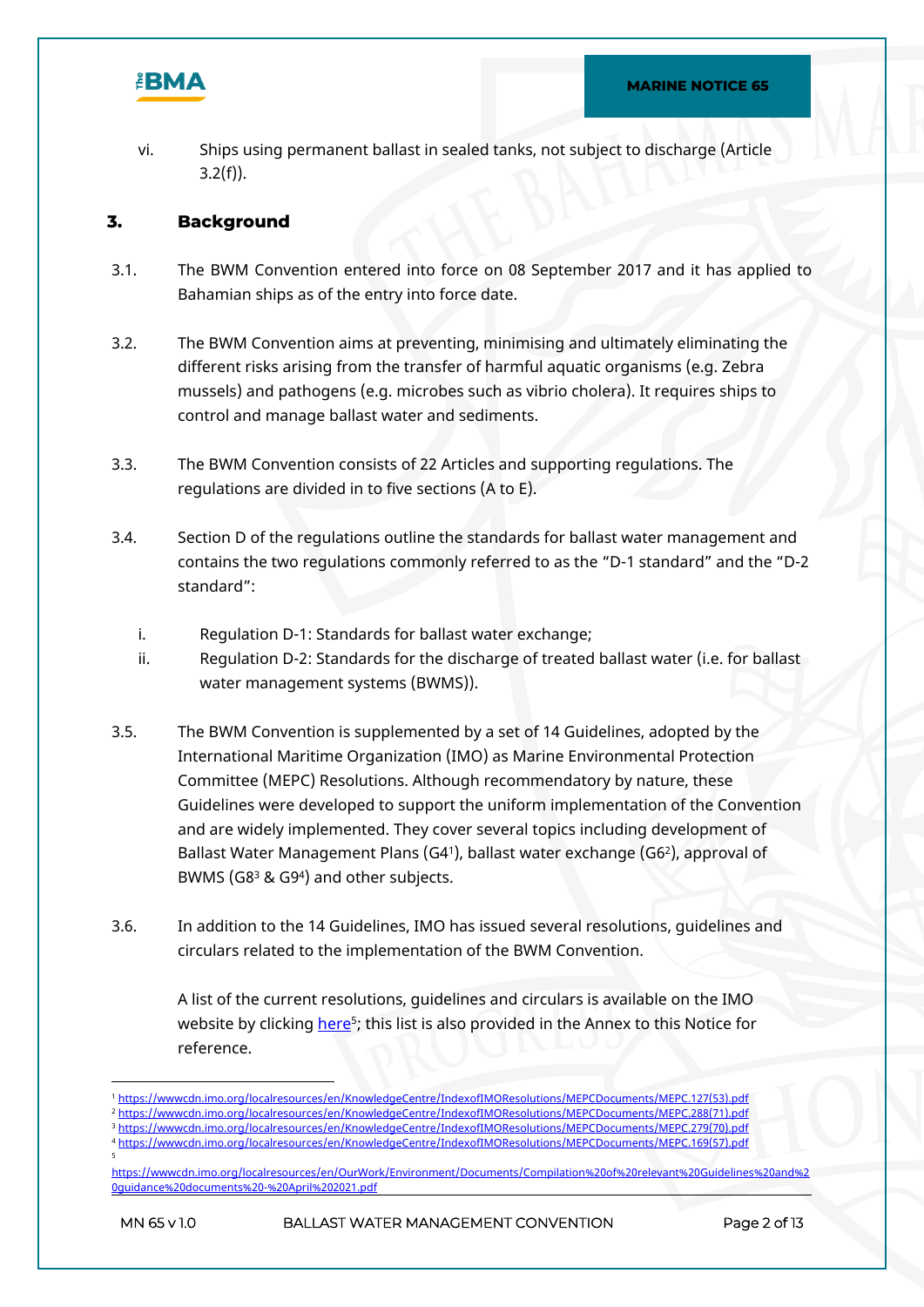

### **4. Exceptions, exemptions and equivalent compliance**

- 4.1. While the general scope of application covers virtually any ship provided with ballast tanks, the BWM Convention also provides for possible exceptions, exemptions or equivalent compliance methods, each with specific criteria and conditions to be met.
- 4.2. Regulation A-3 on Exceptions refers to possible circumstances where the discharge requirements cannot be met, such as:
	- i. Exceptional situations, such as emergency situations, following damage to the ship or its equipment, or for avoiding or minimising pollution events;
	- ii. Uptake and discharge on the high seas of the same ballast water;
	- iii. Discharge of ballast water at the same location where the whole of that ballast water originated (no mixing with waters from different origins).
- 4.3. Regulation A-4 on Exemptions refers to the possibility for the Administration of a State Party to the Convention to grant exemptions to certain ships, in waters under its jurisdiction. This means that **The Bahamas can only issue exemptions to ships that are in Bahamian waters**<sup>6</sup> .
- 4.4. The following conditions apply to exemptions:
	- i. The ship operates exclusively between specified ports or locations;
	- ii. A risk assessment is performed, based on the IMO G7 Guidelines<sup>7</sup>, before the exemption request is made;
	- iii. The exemption can be granted for a maximum of five years, with intermediate review.
	- iv. An exemption can apply to an individual ship or a group of similar ships.
- 4.5. Regulation A-5 on equivalent compliance refers to a simplified application of the Convention for pleasure craft used solely for recreation or competition or craft used primarily for search and rescue services, of less than 50 metres in length overall and with a maximum Ballast Water capacity of 8m $^{\rm 3}$  (see G3 $^{\rm 8}$  Guidelines).

#### **5. Ballast Water Management Requirements**

5.1. All ships to which the Convention applies shall only conduct discharge of ballast water that has been exchanged (standard D-1) or treated (standard D-2), in accordance with the timeline outlined below. Ballast water exchange (D-1) is a compliant measure until regulation D-2 applies for a specific ship.

 $^{\rm 6}$  "Bahamian waters" means all areas of water subject to the jurisdiction of The Bahamas, and includes territorial waters, internal waters and archipelagic waters (s.2, Merchant Shipping Act (Ch.268)). See [BMA Information Notice 02](https://www.bahamasmaritime.com/wp-content/uploads/2021/09/IN002-Bahamas-Archipelagic-Baselines.pdf) <sup>7</sup> [https://wwwcdn.imo.org/localresources/en/KnowledgeCentre/IndexofIMOResolutions/MEPCDocuments/MEPC.289\(71\).pdf](https://wwwcdn.imo.org/localresources/en/KnowledgeCentre/IndexofIMOResolutions/MEPCDocuments/MEPC.289(71).pdf) <sup>8</sup> [https://wwwcdn.imo.org/localresources/en/KnowledgeCentre/IndexofIMOResolutions/MEPCDocuments/MEPC.123\(53\).pdf](https://wwwcdn.imo.org/localresources/en/KnowledgeCentre/IndexofIMOResolutions/MEPCDocuments/MEPC.123(53).pdf)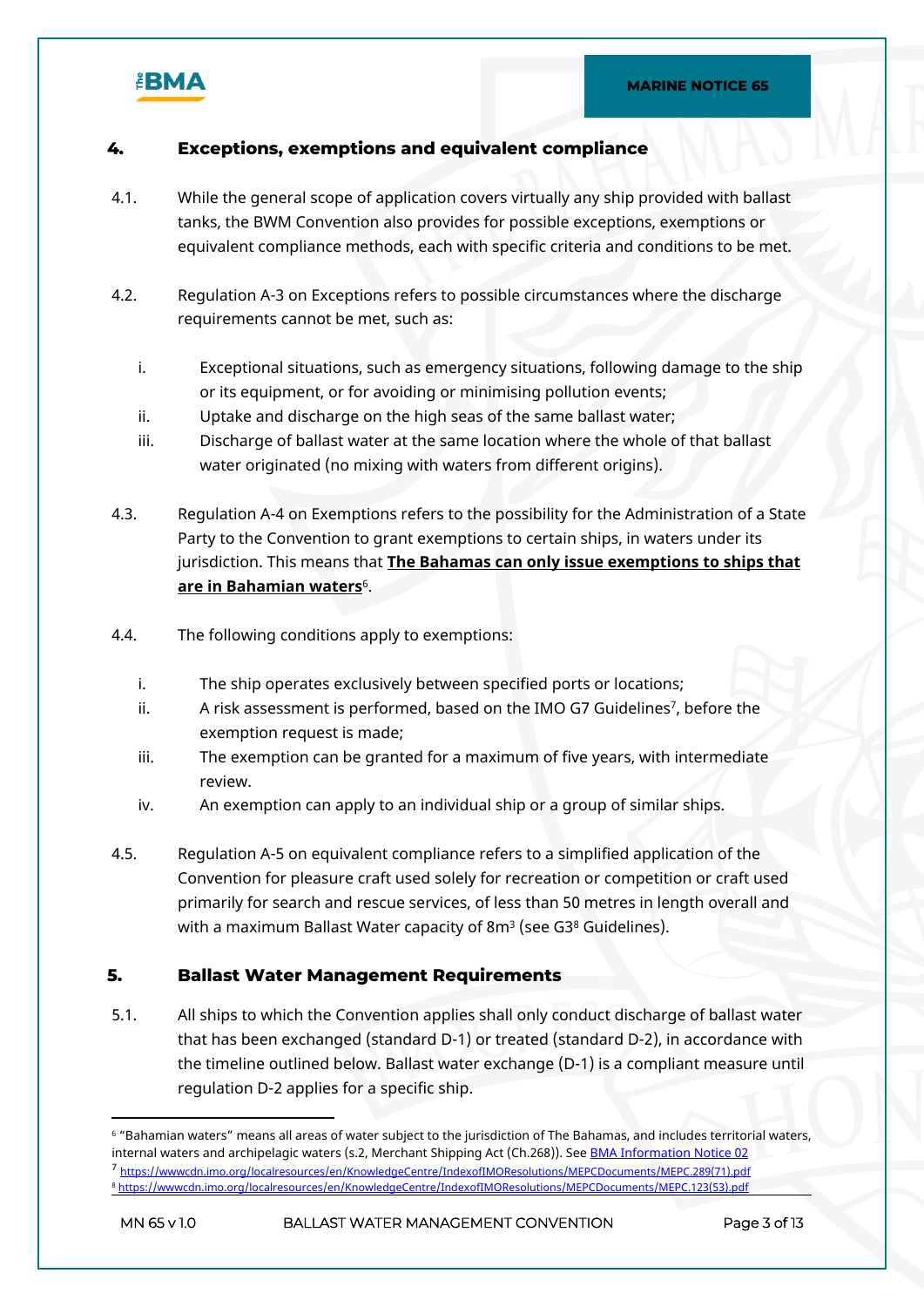

- 5.2. The implementation dates (regulation B-3) for standards D-1 and D-2 were originally set in the expectation that the Convention would have been ratified much earlier, but new implementation dates were agreed by IMO at MEPC 71.
- 5.3. New ships to which the Convention applies, with a keel laying date on or after 08 September 2017, shall comply with the discharge standard D-2 on delivery.
- 5.4. Existing ships to which the Convention applies, with a keel laying date before 08 September 2017, shall comply with the discharge standard D-2 by the dates outlined below:
- 5.4.1. Where a ship has completed an IOPP renewal survey prior to 08 September 2014 and the IOPP renewal survey has not been de-harmonised, compliance with the D-2 standard shall be met by not later than the **second** scheduled IOPP renewal survey after 08 September 2014, but in any case, prior to 08 September 2024.
- 5.4.2. Where a ship has completed either a scheduled or de-harmonised IOPP renewal survey on or after 08 September 2014, but prior to 08 September 2017, compliance with the D-2 standard shall be demonstrated by the **first** scheduled or de-harmonised IOPP renewal survey after 08 September 2017;
	- i. A scheduled IOPP renewal survey is considered to be a survey performed in accordance with the provisions of Regulation 6.2 of MARPOL Annex I, and in line with Assembly Resolution A.1156(32) *Survey Guidelines Under the Harmonized System of Survey and Certification (HSSC Guidelines) 2021*<sup>9</sup> ;
	- ii. A de-harmonised IOPP renewal survey is considered to be a renewal survey performed earlier than the one described in paragraph i. above.
- 5.5. A ship to which the Convention applies that is not required to have an IOPP Certificate (oil tankers of less than 150 gross tonnage and ships other than oil tankers of less than 400 gross tonnage) shall comply with the discharge standard D-2 by not later than 08 September 2024.
- 5.6. Regulation D-1 (ballast water exchange) remains valid and applicable until a ship is required to comply with regulation D-2.
- 5.7. Where a ship is unable to comply with regulation D-2 by the dates specified in paragraph 5.4 due to the unavailability of approved BWMS caused by manufacturing delays during the COVID-19 pandemic, the Company shall apply to the BMA, via the Recognised Organisation, for postponement of the IOPP Renewal Survey. The request

<sup>9</sup> [https://www.bahamasmaritime.com/wp-content/uploads/2022/02/A1156\\_32-HSSC-Guidelines-2021.pdf](https://www.bahamasmaritime.com/wp-content/uploads/2022/02/A1156_32-HSSC-Guidelines-2021.pdf)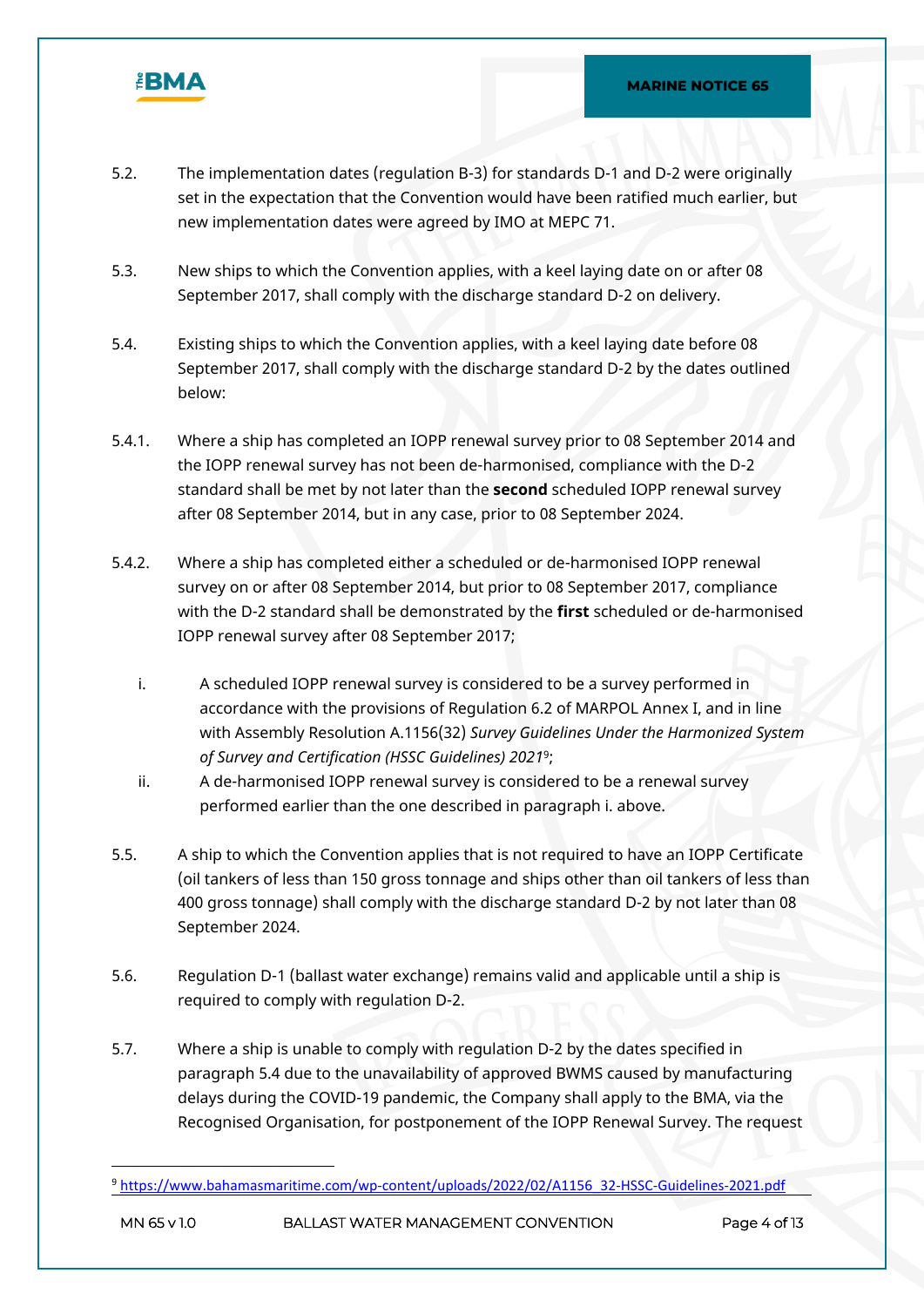

for postponement should provide information on the cause of the delays and the proposed installation date. When the postponement is agreed by the BMA, the Recognised Organisation shall issue short term IOPP and IBWM Certificates for a maximum period of five (5) months, which may be re-issued on a rolling basis until the BWMS has been installed, if necessary.

- 5.8. Where ships that are not yet required to comply with regulation D-2 are operating in sea areas where ballast water exchange in accordance with regulation B-4.1 and D-1 is not possible, MEPC has recommended that the ship:
	- i. should not be required to meet the D-2 standard;
	- ii. should not be required to meet the D-2 standard regardless if the ship does not comply with regulation B-3.6 (Discharge to a ballast water reception facility), B-3.7 (Other methods) or A-4 (Exemptions) of the BWM Convention;
	- iii. should not be required to proceed under regulation B-3.6, B-3.7 or A-4 of the BWM Convention; and
	- iv. should record the reasons why ballast water exchange was not conducted in accordance with regulation B-4.5.
- 5.9. BWMS used for compliance with regulation D-2 shall be type approved by a Bahamas Recognised Organisation in accordance with:
	- i. MEPC.279(70) *2016 Guidelines for approval of Ballast Water Management Systems (G8)* for approvals until 12 October 2019, and installed on board on or after 28 October 2020; or
	- ii. 2016 MEPC.300(72) *Code for Approval of Ballast Water Management Systems (BWMS Code)<sup>10</sup>*.for approvals on or after 13 October 2019 upon the entry into force of the associated amendments to the BWM Convention, and installed on ships on or after 28 October 2020.
- 5.10. BWMS that have been approved by another Administration, in accordance with the BWMS Code, G8 or G9 Guidelines, will be considered for acceptance by the Bahamas Maritime Authority (BMA) on a case-by-case basis.
- 5.11. The discharge of untreated ballast water to an adequate reception facility ashore is considered as a compliant method. However, it should be noted that the number of ballast water reception facilities available worldwide is still very limited.

<sup>10</sup> [https://wwwcdn.imo.org/localresources/en/KnowledgeCentre/IndexofIMOResolutions/MEPCDocuments/MEPC.300\(72\).pdf](https://wwwcdn.imo.org/localresources/en/KnowledgeCentre/IndexofIMOResolutions/MEPCDocuments/MEPC.300(72).pdf)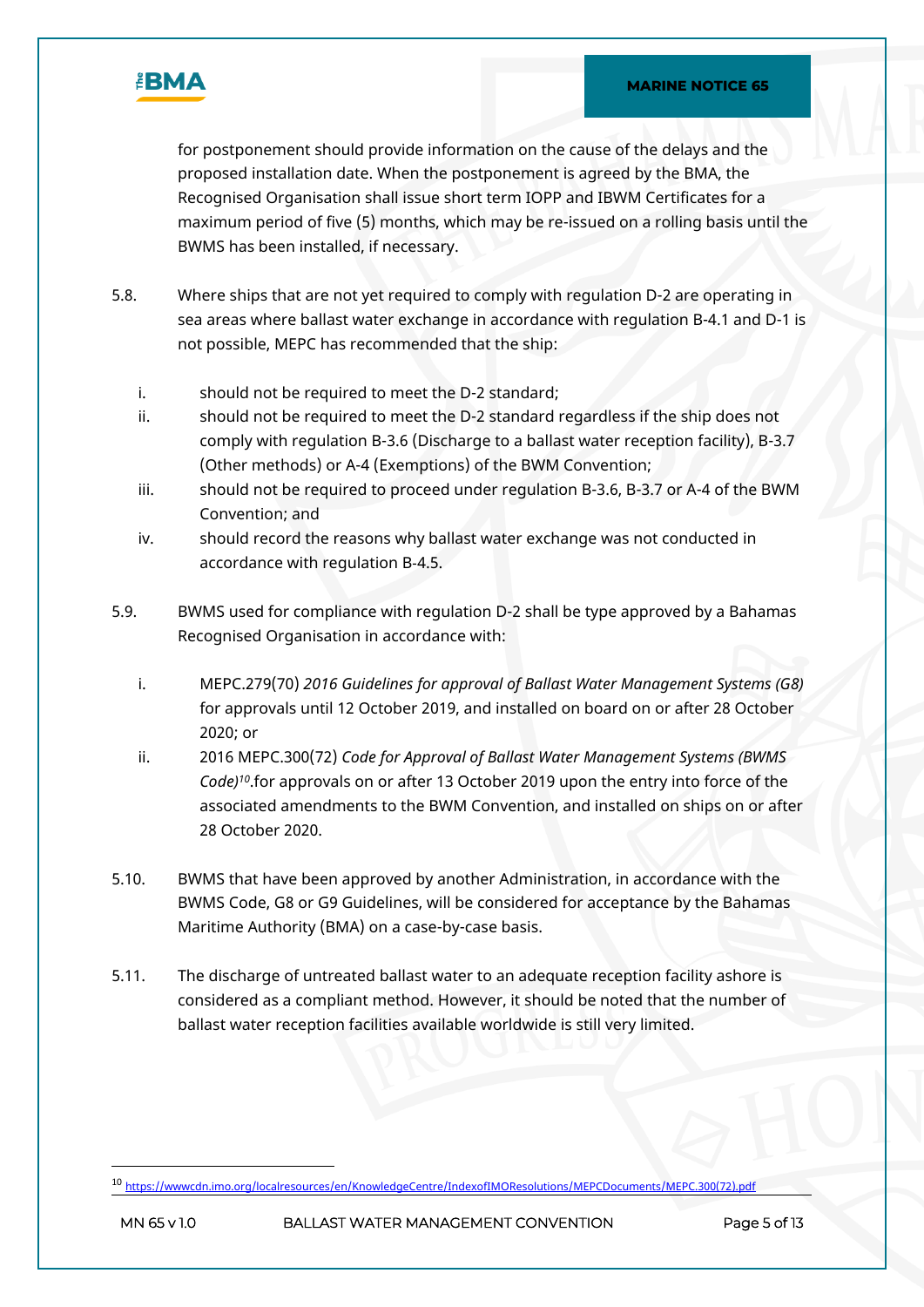

#### **6. Contingency Measures**

- 6.1. Where, owing to malfunction or other unforeseen difficulties, a ship is unable to manage ballast water in accordance with its approved Ballast Water Management plan to meet the D-1 or D-2 standard, as applicable, the ship shall notify the Port State authorities of the next port of call at the earliest opportunity.
- 6.2. The conditions under which a ship may be permitted to discharge non-compliant ballast water should be discussed between the ship and port State well in advance of the ship's arrival and the following should be considered as possible contingency measures, as outlined in BWM.2/Circ.62:
	- i. Actions predetermined in the Ballast Water Management plan of the ship;
	- ii. discharging ballast water to another ship or to an appropriate shipboard or landbased reception facility, if available;
	- iii. managing the ballast water or a portion of it in accordance with a method acceptable to the port State;
	- iv. ballast water exchange carried out to an approved plan in accordance with regulation B-4 to meet the standard in regulation D-1. The ship and the port State should consider the potential disruption to the cargo handling operation plan of the ship and the potential impact to relating parties including port operators and cargo owners; or
	- v. operational actions, such as modifying sailing or ballast water discharge schedules, internal transfer of ballast water or the retention of ballast water on board the ship. The port State and the ship should consider any safety issues and avoid possible undue delays.
- 6.3. Having considered all of the options in paragraph 7.2 above, the ballast water may be discharged in the port or any suitable area, as acceptable to the port State. Port State consideration may include environmental, safety, operational and logistical implications of allowing or disallowing the discharge. The discharge of ballast water is subject to any conditions of the port State.
- 6.4. The ship is required to do its best to correct malfunction of the BWMS as soon as possible and submit its repair plan to the port State control authorities and the BMA.
- 6.5. The Port State will inform the IMO of every occasion where specific contingency measures have been agreed.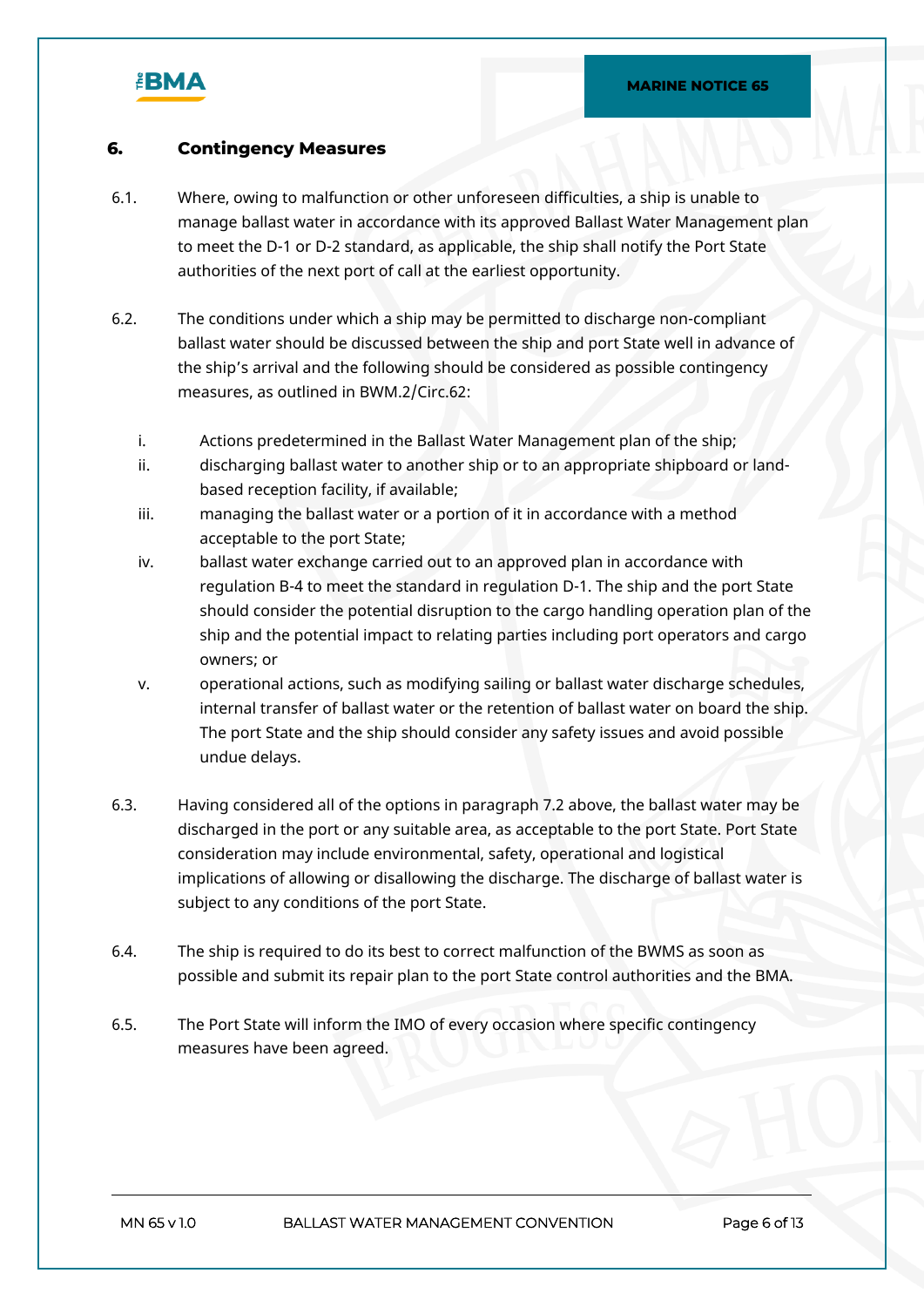

### **7. Surveys, certification and documentary requirements**

- 7.1. Existing and new build ships are required to have the following documents on board:
	- i. A Ballast Water Management Plan (regulation B-1 and Guidelines G4), approved by the Recognised Organisation which classes the ship;
	- ii. A Ballast Water Record Book<sup>11</sup> (regulation B-2); and
	- iii. An International Ballast Water Management Certificate, issued after survey (regulation E-1), for all ships of 400 gross tonnage and above, excluding floating platforms, FSUs and FPSOs (see paragraph 9).
- 7.2. Ballast water management plans that were approved in accordance with Resolution A.868(20)<sup>12</sup>, which was superseded by Resolution MEPC.127(53)<sup>13</sup>, as amended, remain valid until the plan requires revision due to the installation of a BWMS (see BWM.2/Circ.40). Ballast water management plans are to be approved by the Recognised Organisation that classes the ship.
- 7.3. Statutory surveys for the International Ballast Water Management Certificate are to be performed in accordance with the Guidelines in Annex 4 of A.1140(31).
- 7.4. Bahamas Recognised Organisations shall issue International Ballast Water Management Certificates to Bahamian ships on completion of the first survey under Regulation E-1 that takes place on or after 09 June 2017, as outlined in BWM.2/Circ.40.

#### **8. BWMS initial commissioning and testing**

- 8.1. All BWMS installed on board Bahamian ships should be adequately tested and verified operational by the Recognised Organisation that classes the ship.
- 8.2. The BMA recommends BWMS post installation verification as follows:
	- i. A test confirming that the installed BWMS meets the required performance standard should be conducted to the satisfaction of the attending surveyor, to the extent prescribed in the Annex to IMO Circular BWM.2/Circ.70/Rev.1.
	- ii. An effluent test confirming the BWMS discharge meets Regulation D-2 standards should be completed in accordance with the maker's recommendations or where appropriate laboratory facilities are available locally. Methodologies and approaches to sampling and analysis testing are provided in the Annex to BWM.2/Circ.42/Rev.2.

<sup>&</sup>lt;sup>11</sup> Ballast Water Record Books are available for purchase from the BMA - Please see [Marine Notice 51](https://www.bahamasmaritime.com/wp-content/uploads/2021/11/MN051-Publications-v1.0-ID-2543438.pdf)

<sup>12</sup> [https://wwwcdn.imo.org/localresources/en/KnowledgeCentre/IndexofIMOResolutions/AssemblyDocuments/A.868\(20\).pdf](https://wwwcdn.imo.org/localresources/en/KnowledgeCentre/IndexofIMOResolutions/AssemblyDocuments/A.868(20).pdf)

<sup>13</sup> [https://wwwcdn.imo.org/localresources/en/KnowledgeCentre/IndexofIMOResolutions/MEPCDocuments/MEPC.127\(53\).pdf](https://wwwcdn.imo.org/localresources/en/KnowledgeCentre/IndexofIMOResolutions/MEPCDocuments/MEPC.127(53).pdf)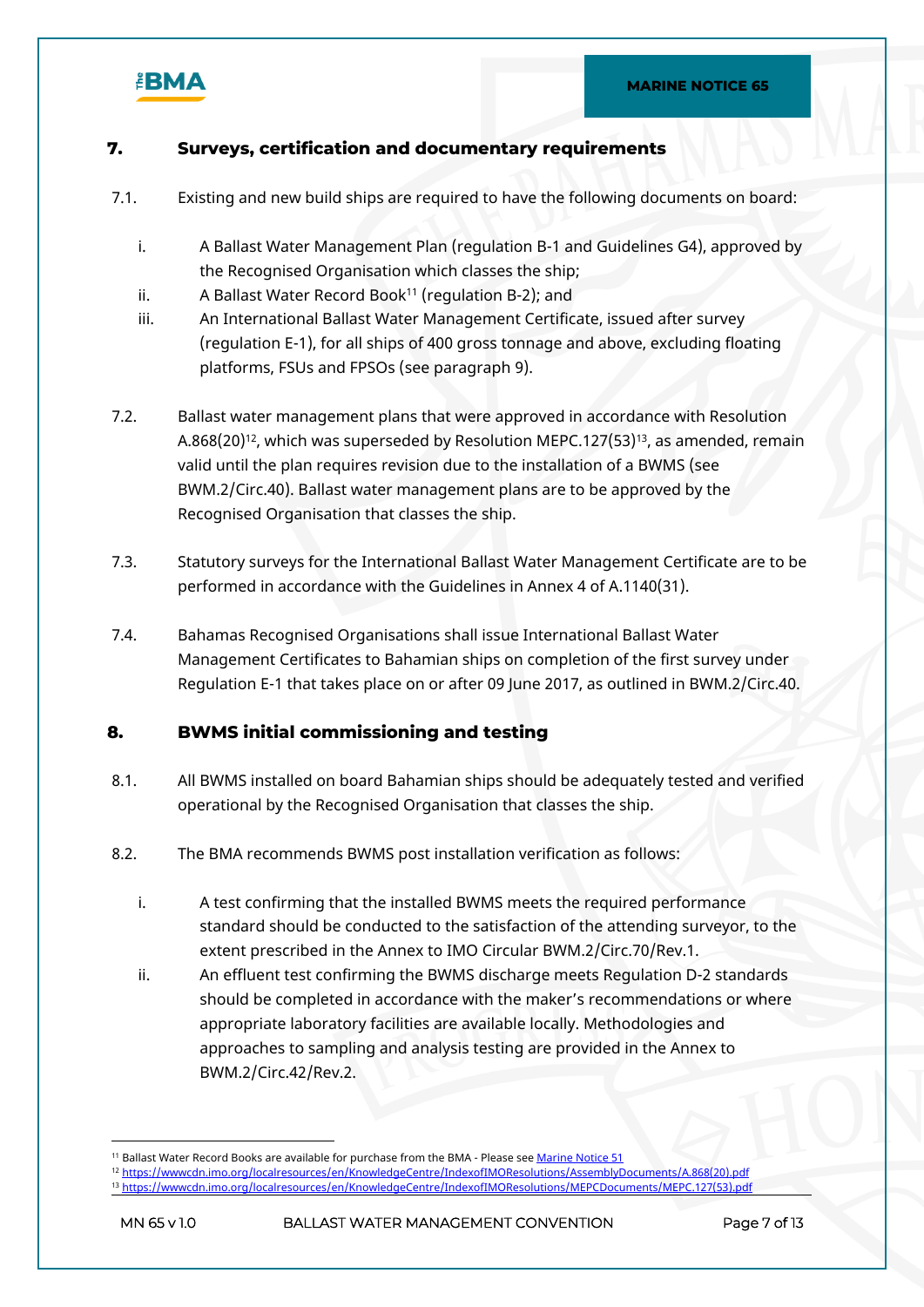

8.3. Where commissioning and/or effluent testing cannot be completed immediately following BWMS installation, or where test results are considered erratic or out of expected range, the Recognised Organisation conducting the IBWMC Initial Survey should contact the BMA to agree on follow up actions.

#### **9. FPSOs, FSUs and floating offshore platforms**

- 9.1. The Convention applies to FPSOs, FSUs and offshore platforms. Whilst Regulation E-1 (Surveys) is not applicable to these types of unit, to ensure that the applicable provisions of the Convention are complied with, as required by Regulation E-1.2, The Bahamas requires these units to be surveyed and issued with a Statement of Compliance.
- 9.2. Paragraph 9.1 does not apply where an exclusion, exception, exemption or equivalence is in place for the unit.
- 9.3. Article 1.1 of the Convention defines the Administration as the Government of the coastal State for floating platforms engaged in exploration and exploitation of its natural resources, which includes FPSOs and FSUs. Operators of such units are therefore advised to consult the coastal State in which the unit is operating to establish their requirements in respect of the Convention.
- 9.4. Further guidance on the application of the BWM Convention to mobile offshore units can be found in IMO Circular BWM.2/Circ.46.

#### **10. United States of America**

10.1. The United States Coast Guard has issued guidance on the United States' Ballast Water Management Program. Please refer to [https://www.dco.uscg.mil/Our-](https://www.dco.uscg.mil/Our-Organization/Assistant-Commandant-for-Prevention-Policy-CG-5P/Commercial-Regulations-standards-CG-5PS/Marine-Safety-Center-MSC/Ballast-Water/)[Organization/Assistant-Commandant-for-Prevention-Policy-CG-5P/Commercial-](https://www.dco.uscg.mil/Our-Organization/Assistant-Commandant-for-Prevention-Policy-CG-5P/Commercial-Regulations-standards-CG-5PS/Marine-Safety-Center-MSC/Ballast-Water/)[Regulations-standards-CG-5PS/Marine-Safety-Center-MSC/Ballast-Water/.](https://www.dco.uscg.mil/Our-Organization/Assistant-Commandant-for-Prevention-Policy-CG-5P/Commercial-Regulations-standards-CG-5PS/Marine-Safety-Center-MSC/Ballast-Water/)

### **11. Ballast Water Record Books**

- 11.1. Ballast Water Record Books are available for purchase from the BMA. See BMA Marine Notice 51.
- 11.2. Revision 0 (January 2008) of the BMA Ballast Water Record Book includes the required sections for "Date", "Item (number)", "Record of Operations" and "Signature of Officer in Charge" specified in Appendix II of the Ballast Water Management Convention, but had the "Record of Operations" section subdivided with additional headings, in order to facilitate ease of use and understanding of the operation carried out. These books may be used until completed.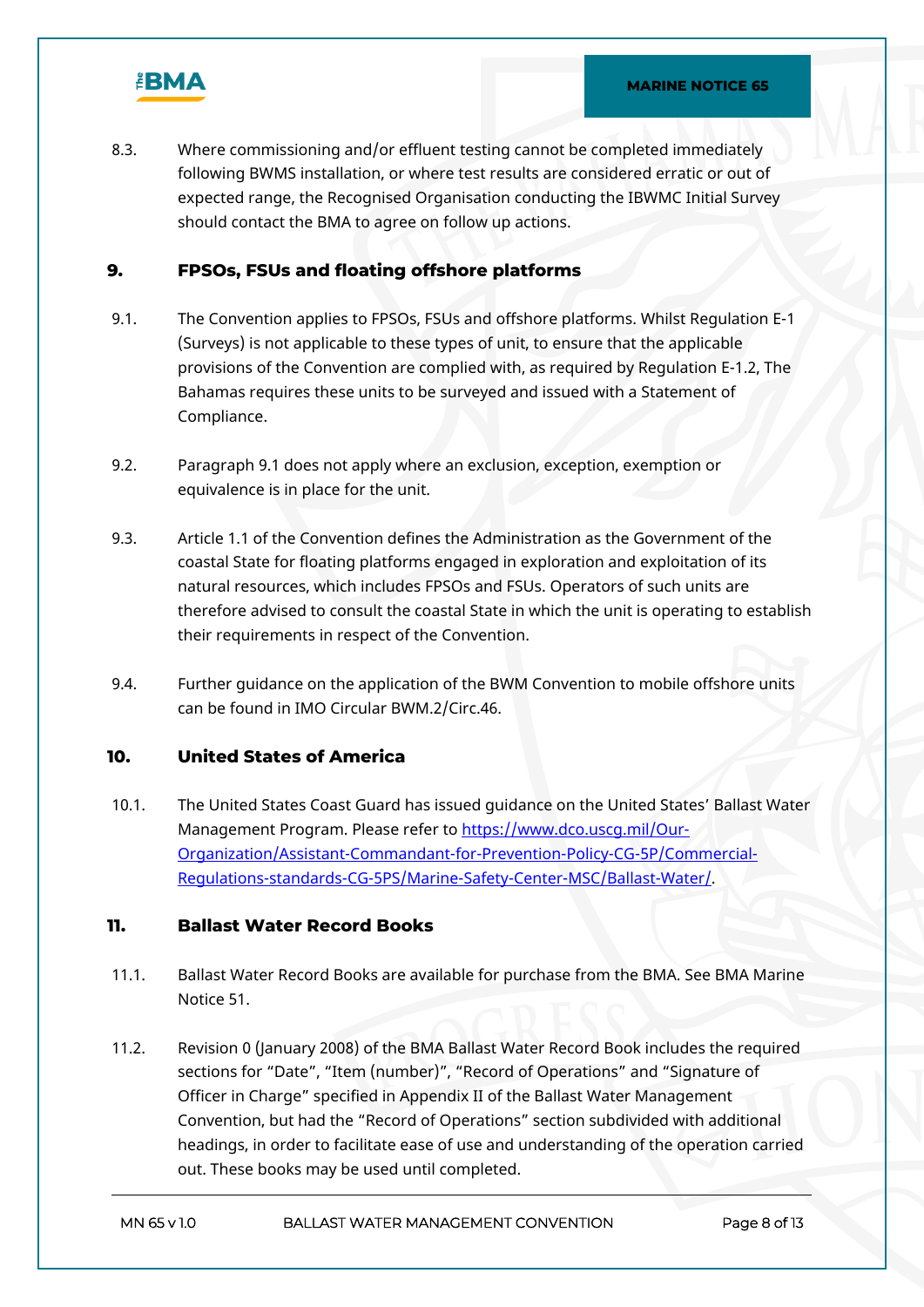

11.3. If a deficiency or observation related to the format of Revision 0 of the Ballast Water Record Book is raised by external parties, the Master should show the inspector a copy of this Notice, confirming that Revision 0 of the BMA Ballast Water Record Book is accepted for continued use by the BMA.

### **12. Queries**

12.1. Any queries on this Notice may be submitted to **[tech@bahamasmaritime.com](mailto:tech@bahamasmaritime.com)** or any BMA office.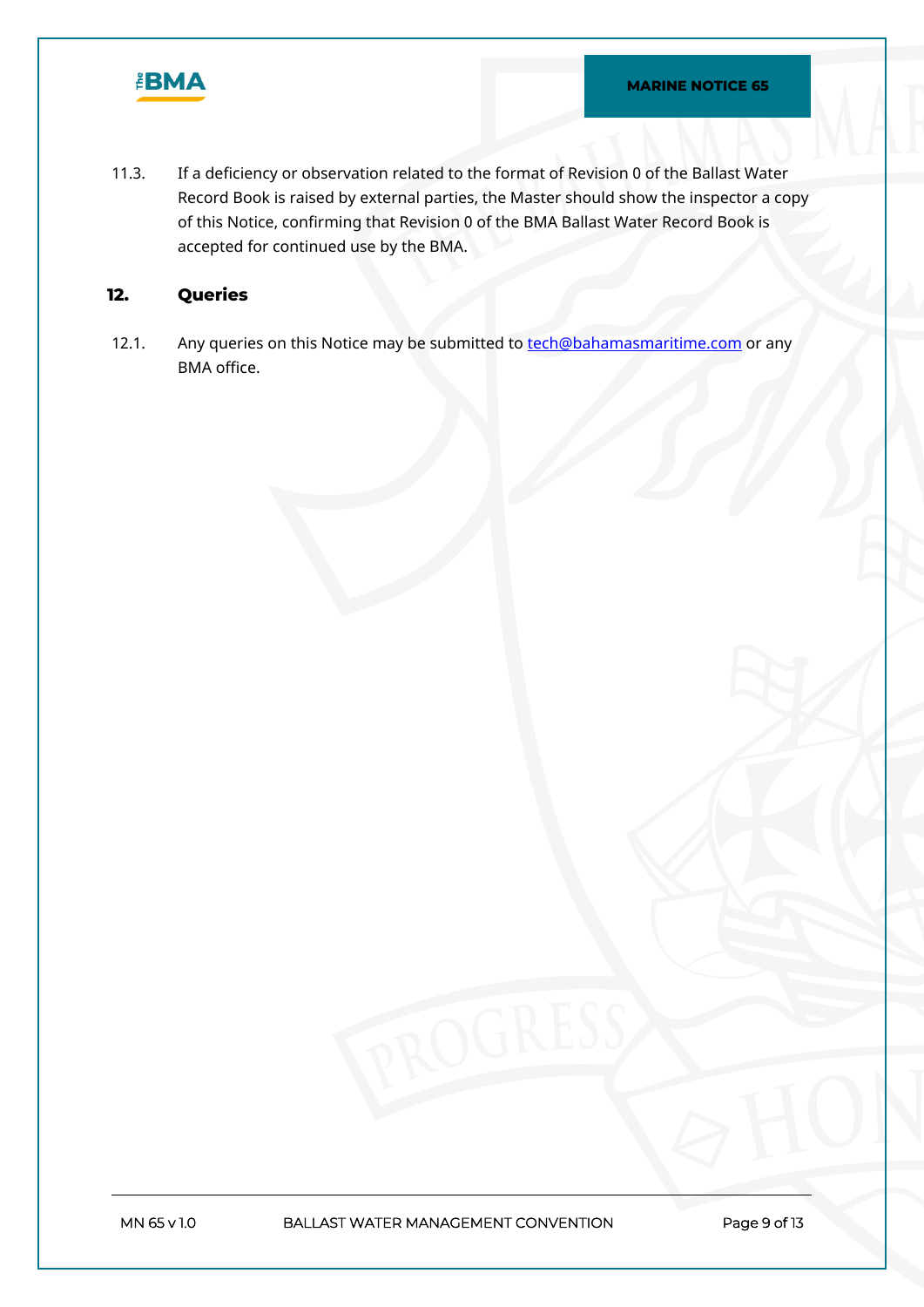

**MARINE NOTICE 65**

# **Revision History**

| <b>Revision History</b> |                                |
|-------------------------|--------------------------------|
| Version                 | <b>Description of Revision</b> |
| $1.0\,$                 | First Issue                    |
|                         |                                |
|                         |                                |
|                         |                                |
|                         |                                |
|                         |                                |
|                         |                                |
|                         |                                |
|                         |                                |
|                         |                                |
|                         |                                |
|                         |                                |
|                         |                                |
|                         |                                |
|                         |                                |
|                         |                                |
|                         |                                |
|                         |                                |
|                         |                                |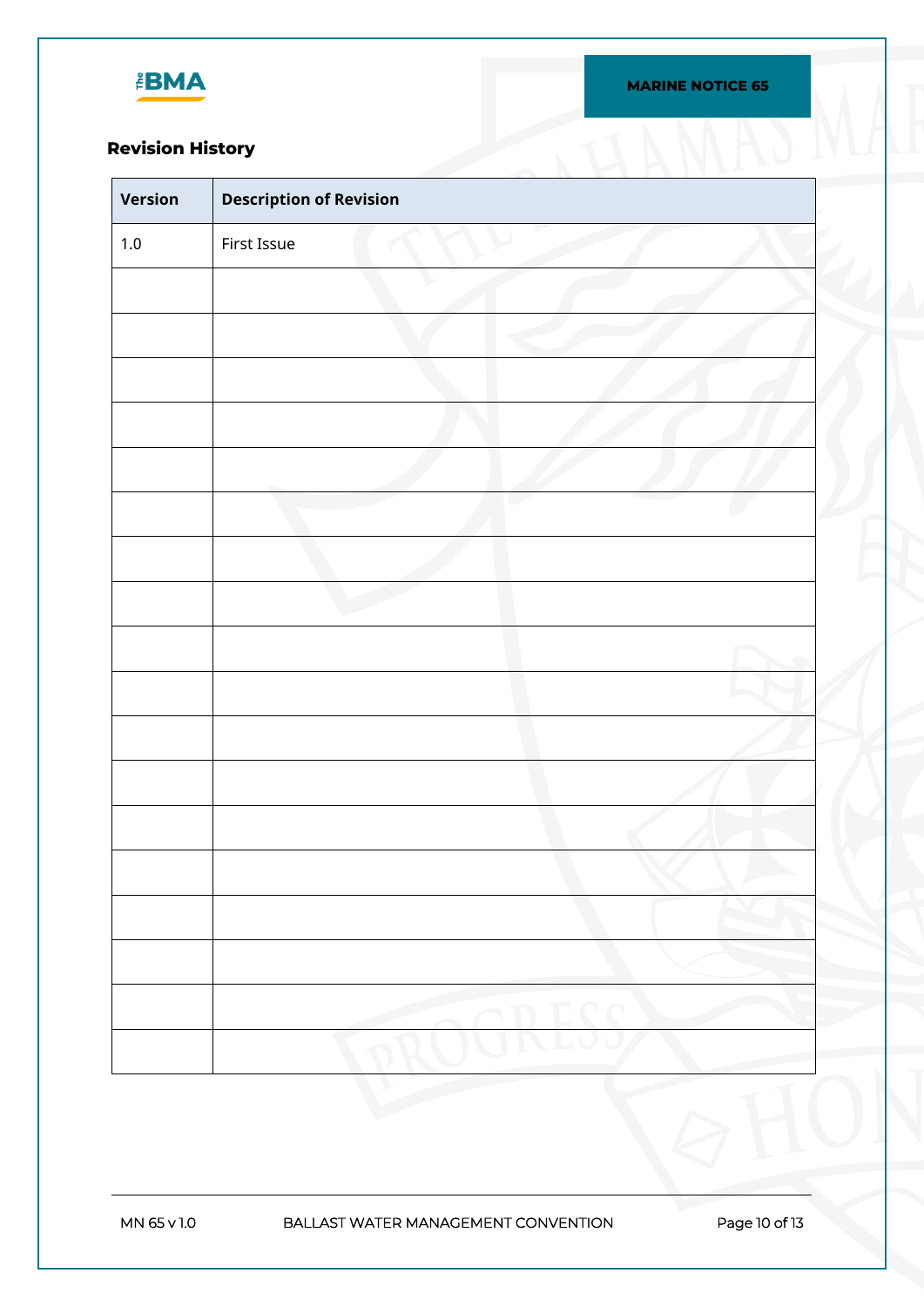

### **Annex – List of IMO guidelines and guidance documents**

#### **GUIDELINES AND GUIDANCE DOCUMENTS RELATED TO THE IMPLEMENTATION** OF THE INTERNATIONAL CONVENTION FOR THE CONTROL AND MANAGEMENT OF SHIPS' BALLAST WATER AND SEDIMENTS, 2004

#### Table 1: Supplemental mandatory instruments

| Resolution | Title                                                                             | <b>Status</b>          |
|------------|-----------------------------------------------------------------------------------|------------------------|
|            | MEPC.300(72) Code for Approval of Ballast Water Management<br>Systems (BWMS Code) | In effect since        |
|            |                                                                                   | <b>13 October 2019</b> |

#### Table 2: List of Guidelines for the uniform implementation of the BWM Convention

| <b>Resolution</b> | <b>Title</b>                                                                                                  | <b>Status</b>                                                           |
|-------------------|---------------------------------------------------------------------------------------------------------------|-------------------------------------------------------------------------|
| MEPC.152(55)      | Guidelines for sediment reception facilities (G1)                                                             |                                                                         |
| MEPC.173(58)      | Guidelines for ballast water sampling (G2)                                                                    |                                                                         |
| MEPC.123(53)      | Guidelines for ballast water management equivalent<br>compliance (G3)                                         |                                                                         |
| MEPC.127(53)      | Guidelines for ballast water management and<br>development of ballast water management plans (G4)             | Amended by<br>MEPC.306(73)                                              |
| MEPC.153(55)      | Guidelines for ballast water reception facilities (G5)                                                        |                                                                         |
| MEPC.288(71)      | 2017 Guidelines for ballast water exchange (G6)                                                               | <b>Revokes</b><br>MEPC.124(53)                                          |
| MEPC.289(71)      | 2017 Guidelines for risk assessment under regulation<br>A-4 of the BWM Convention (G7)                        | <b>Supersedes</b><br>MEPC.162(56)                                       |
| MEPC.174(58)'     | Guidelines for approval of ballast water management<br>systems (G8)                                           | <b>Revokes</b><br>MEPC.125(53)<br>Superseded by<br>MEPC.279(70)         |
| MEPC.279(70)      | 2016 Guidelines for approval of ballast water<br>management systems (G8)                                      | <b>Supersedes</b><br>MEPC.174(58)<br>Revoked by the<br><b>BWMS Code</b> |
| MEPC.169(57)      | Procedure for approval of ballast water management<br>systems that make use of active substances (G9)         | <b>Revokes</b><br>MEPC.126(53)                                          |
| MEPC.140(54)      | Guidelines for approval and oversight of prototype<br>ballast water treatment technology programmes (G10)     |                                                                         |
| MEPC.149(55)      | Guidelines for ballast water exchange design and<br>construction standards (G11)                              |                                                                         |
| MEPC.209(63)      | 2012 Guidelines on design and construction to<br>facilitate sediment control on ships (G12)                   | <b>Revokes</b><br>MEPC.150(55)                                          |
| MEPC.161(56)      | Guidelines for additional measures regarding ballast<br>water management including emergency situations (G13) |                                                                         |
| MEPC.151(55)      | Guidelines on designation of areas for ballast water<br>exchange (G14)                                        |                                                                         |

Ballast water management systems installed on ships on or after 28 October 2020 should be approved taking into account the 2016 Guidelines (G8) / BWMS Code.

**MN 65 v 1.0 BALLAST WATER MANAGEMENT CONVENTION Page 11 of 13**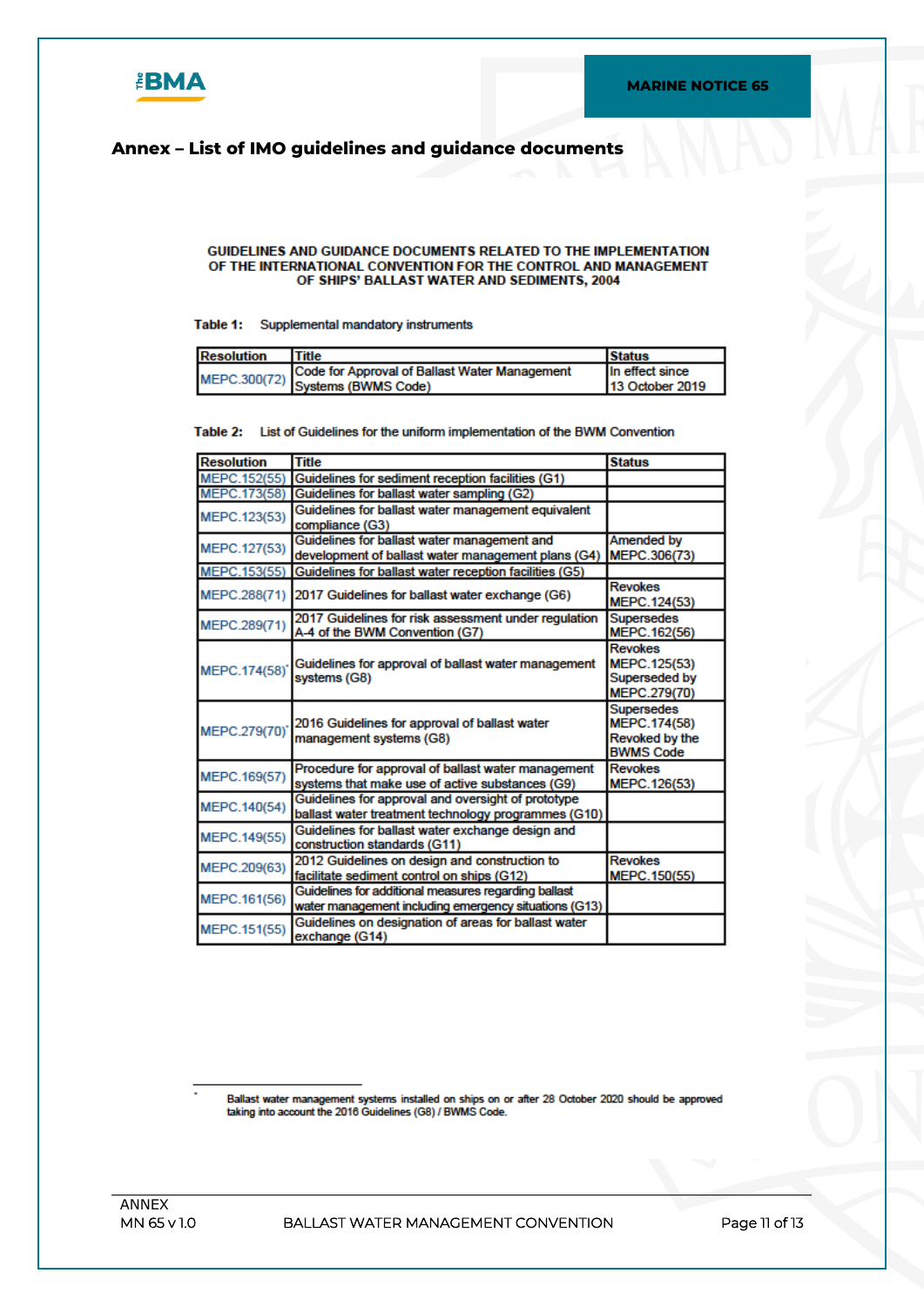| Table 3: | Indicative list of other resolutions and guidelines related to the implementation of |
|----------|--------------------------------------------------------------------------------------|
|          | the BWM Convention                                                                   |

 $-2-$ 

| <b>Resolution</b>   | <b>Title</b>                                                                                                                                                                          | <b>Status</b>                   |
|---------------------|---------------------------------------------------------------------------------------------------------------------------------------------------------------------------------------|---------------------------------|
| <b>MEPC 298(72)</b> | Determination of the survey referred to in regulation B-3, as<br>amended, of the BWM Convention                                                                                       |                                 |
| MEPC.290(71)        | The experience-building phase associated with the BWM<br>Convention                                                                                                                   |                                 |
| MEPC.287(71)        | Implementation of the BWM Convention                                                                                                                                                  | <b>Supersedes</b><br>A.1088(28) |
| MEPC.253(67)        | Measures to be taken to facilitate entry into force of the<br>International Convention for the Control and Management<br>of Ships' Ballast Water and Sediments, 2004                  |                                 |
| MEPC.252(67)        | Guidelines for port State control under the BWM Convention                                                                                                                            |                                 |
| MEPC.228(65)        | Information reporting on type approved ballast water Revokes<br>management systems                                                                                                    | MEPC.175(58)                    |
| MEPC.206(62)        | Procedure for approving other methods of ballast water<br>management in accordance with regulation B-3.7 of<br>the BWM Convention                                                     |                                 |
| MEPC. 188(60)       | Installation of ballast water management systems on<br>new ships in accordance with the application dates<br>contained in the ballast water management convention<br>(BWM Convention) |                                 |
| MEPC. 163(56)       | Guidelines for ballast water exchange in the Antarctic<br>treaty area                                                                                                                 |                                 |

Table 4: Indicative list of BWM circulars related to the implementation of the BWM Convention

| <b>Circular</b>       | <b>Title</b>                                                     | <b>Status</b>        |
|-----------------------|------------------------------------------------------------------|----------------------|
| <b>BWM.2/Circ.70/</b> | 2020 Guidance for the commissioning testing of ballast           |                      |
|                       |                                                                  | Supersedes           |
| Rev.1                 | water management systems                                         | BWM.2/Circ.70        |
| BWM.2/Circ.69         | Guidance on System Design Limitations of ballast water           |                      |
|                       | management systems and their monitoring                          |                      |
| <b>BWM.2/Circ.67/</b> | Data gathering and analysis plan for the experience-             | Supersedes           |
| Rev.1                 | building phase associated with the BWM Convention                | BWM.2/Circ.67        |
|                       | Unified interpretation of Appendix I (Form of the                |                      |
| BWM.2/Circ.66/        | International Ballast Water Management Certificate) of the       | Supersedes           |
| Rev.1                 | <b>BWM Convention</b>                                            | <b>BWM.2/Circ.66</b> |
|                       | Application of the Convention to ships operating in sea          |                      |
| BWM.2/Circ.63         | areas where ballast water exchange in accordance with            |                      |
|                       | regulations B-4.1 and D-1 is not possible                        |                      |
|                       | Guidance on contingency measures under the BWM                   |                      |
| BWM.2/Circ.62         | Convention                                                       |                      |
|                       | Guidance on methodologies that may be used for                   |                      |
| BWM.2/Circ.61         | enumerating viable organisms for type approval of ballast        |                      |
|                       | water management systems                                         |                      |
| <b>BWM.2/Circ.52/</b> | Guidance on entry or re-entry of ships into exclusive            | Supersedes           |
| Rev.1                 | operation within waters under the jurisdiction of a single Party | <b>BWM.2/Circ.52</b> |
| BWM.2/Circ.46         | Application of the BWM Convention to Mobile Offshore Units       |                      |
|                       | Clarification of "major conversion" as defined in regulation     |                      |
| BWM.2/Circ.45         | A-1.5 of the BWM Convention                                      |                      |
|                       | Options for ballast water management for Offshore Support        |                      |
| BWM.2/Circ.44         | Vessels in accordance with the BWM Convention                    |                      |